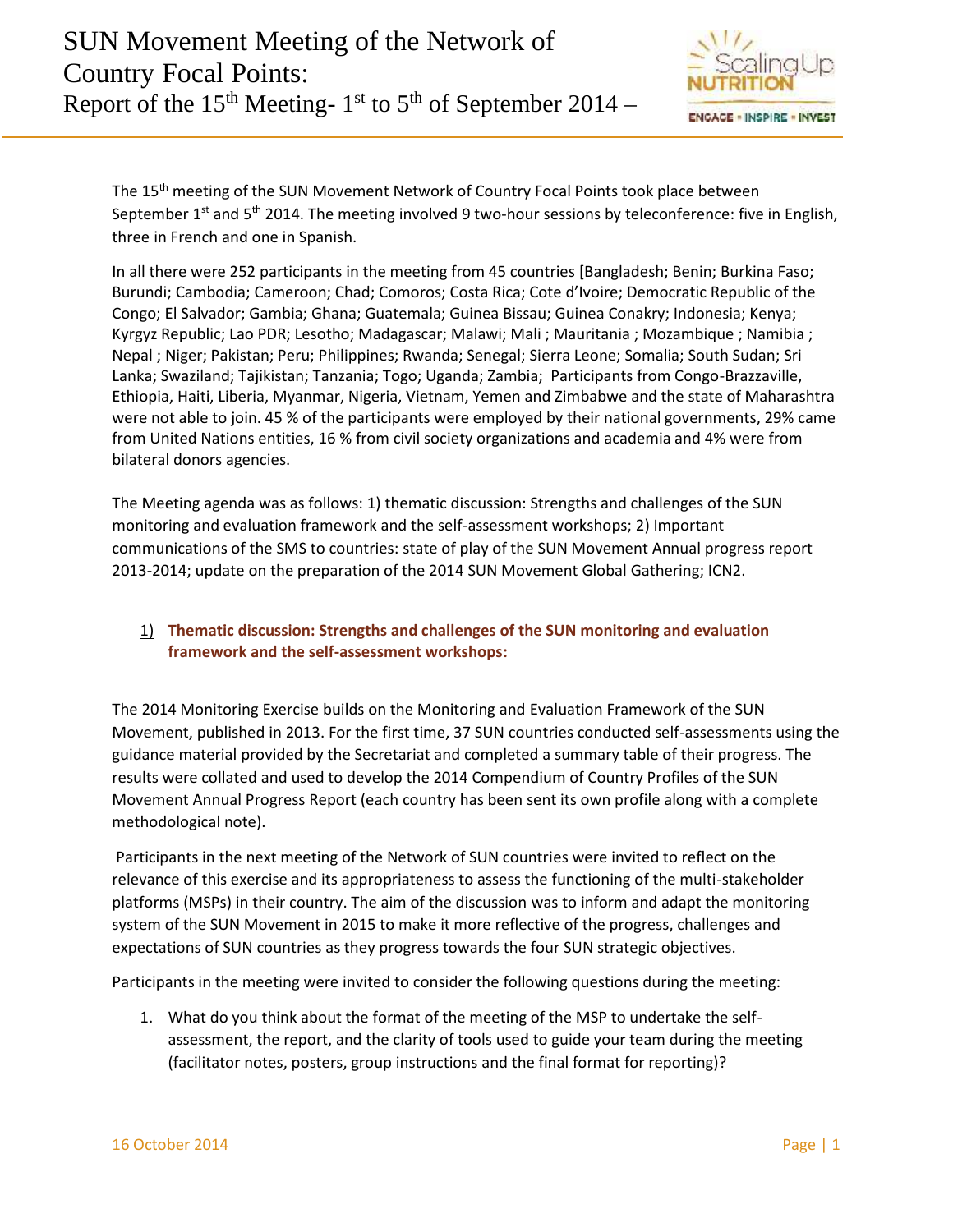- 2. Do all the 21 progress markers seem relevant and useful to assess the existence of elements, the functioning and the activities of the platform? Is their definition and language clear? Is there any other important indicator that is missing?
- 3. Is the rating scale of 0-4 (0 (not applicable) 1 (started) 2 (on-going) 3 (nearly completed) 4 (completed)) appropriate for your situation and does it allow to measure progress under the different markers?
- 4. Would you like to prioritize 4-5 progress markers for which you would like to progress ahead next year and on which your country is ready to focus its efforts?
- 5. Which progress would you like to highlight in the four SUN strategic processes since your self assessment workshop?

# **Overview of feedback from countries during the SUN Country Network call:**

- Countries are finding the **framework useful and relevant**.
- Countries felt the **review meeting format was useful** and that meetings went well. The process **helped bring more members into multisectoral platforms**, encouraged the formation of network/stakeholder group and identify joint priorities.
- Countries suggested that **Networks could take some time to prepare by reviewing their own performance in advance** of the main meeting.
- Countries **found the twenty-one progress markers relevant**; however, the 'later' progress markers could be better explained. **All progress markers could benefit from more simple definitions**.
- Some countries would like to **extend/add progress markers to assess capacity and capacity building and on implementation and operationalisation**.
- **More clarity on the rating scale** needed. Some countries noted an **additional 'sustaining' level could be useful** to ensure continuous action.
- **Countries saw this as a baseline year** as it was the first time they had undertaken the assessment in country.
- **Countries noted a wide range of priorities amongst the Progress Markers**. SMS has presented them in a matrix joined to this summary. Priorities of countries seems to focus on:
	- o Process 1 (bringing people in the same space) and more specifically on Progress markers (1.1) Select/Develop coordinating mechanisms and (1.2) coordinate internally and broaden membership.
	- o Process 3 (Common Results framework for National Nutrition Plan) and more specifically on Progress markers (3.2) Translate policy/legal framework in Common Results Framework (CRF) to maximize nutrition impact; (3.3) Organise implementation of CRF and (3.4) Manage and monitor implementation of CRF.
	- o Process 4 (Financial tracking and resource mobilisation) and more specifically on Progress markers (4.1) Assess financial feasibility; (4.2) Track and transparently account for spending and (4.3) Scale up and align resources (including addressing shortfalls).

This matrix should help you to keep memory of your own priorities and to inform the SUN Movement about them. You will be invited to report regularly on them and to share your progress with other countries within the Movement.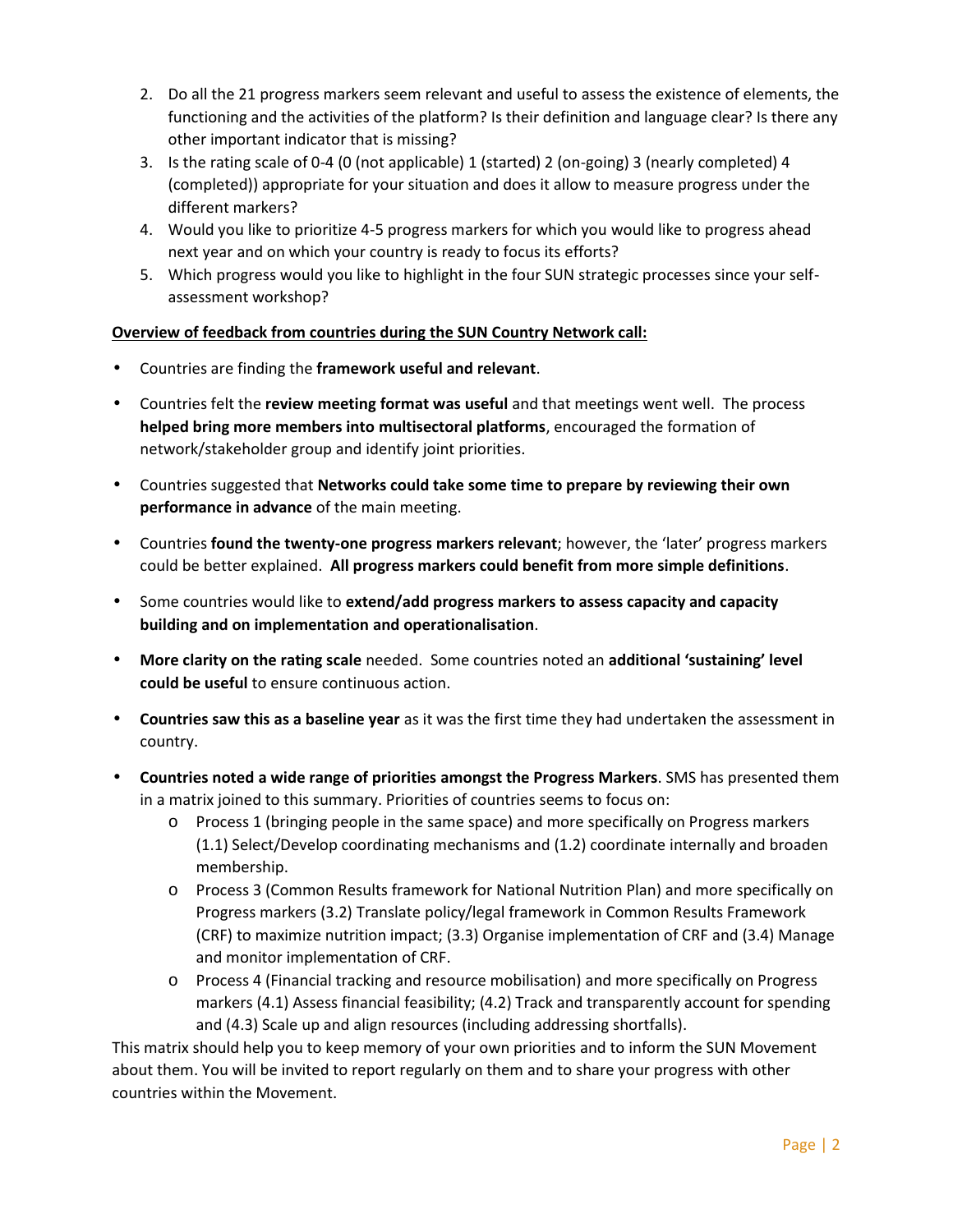The SUN Secretariat will take on board this feedback and **undertake a review of the documents in the coming month**. Of particular importance will be clarifying the language.

# **Progress made by countries**

Countries provided quick updates on progress experienced during the last two months with regard to the 4 SUN Movement processes.

# **PROCESS 1**

# **Launch of SUN or high-level event emphasizing nutrition**:

In *Chad*, a national nutrition forum is currently being organized. *In Burkina Faso*, a large multi-stakeholder workshop took place a week after the self-assessment, sponsored by the Prime Minister with all the representatives of key ministers in chronic malnutrition in order to identify priority interventions in each sector, and results. **Bangladesh** launched the National Nutrition Policy and the Action Plan Country investment plan and celebrated the breastfeeding week celebrated at sub national level, national; A vitamins A-Plus campaign was also undertaken; *Indonesia* organised a food fortification event at the end of August 2014, which involved all stakeholders including the private sector as well as a high level workshop on food. The government of *Cambodia* prepares for the Cambodian National Nutrition Day next 6 November and for ICN2 (prepared national report on Food Security and Nutrition).

# **UN Network, REACH Initiative**:

In *Mauritania*, revitalization of activities with the appointment of a new REACH facilitator (from UNICEF). *In Senegal*, the Prime Minister agreed to the adherence of Senegal to the REACH initiative. REACH is being implemented in *Guinee Conakry* – a facilitator is expected.

# **Commitment of civil society in multi-actor SUN platforms**:

In *Côte d'Ivoire,* a donor network has been set up, and includes international NGOs (ACF, HKI). In *Burkina Faso* the Donor Network for nutrition exists (with donors and other partners) but will be divided by creating a network of donors and a network of civil society with the support of ACF*. In Guinee-Conakry*; establishment of the network of civil society during the first meeting held at CNOSC; Definition of management tools for common project. *In Sierra Leone*, Civil Society Platform established districts networks. *In Togo*, the establishment of a Civil Society Network is a priority.

# **Private-sector commitment to multi-stakeholder platforms:**

- In *Mauritania,* participation of the private sector in the meetings of the platform (started with the self assessment workshop). In *Burkina Faso*, a group with the private sector exists but is not formalized in a network. In *Tanzania* the Business platform is still being organized. *Zambia* will get guidance from the Business Network on how to engage with the Private Sector. After first participation in the self-assessment workshop, companies in *Guinee-Conakry* are thinking to organize themselves in a network.

# **Commitment of the academic sector in multi-actor platforms:**

In *DRC* a scientific network has been launched. In *Burkina Faso*, a Network of academia is considered but is more complicated to implement. *In Kenya*, Academia network has held one meeting so far.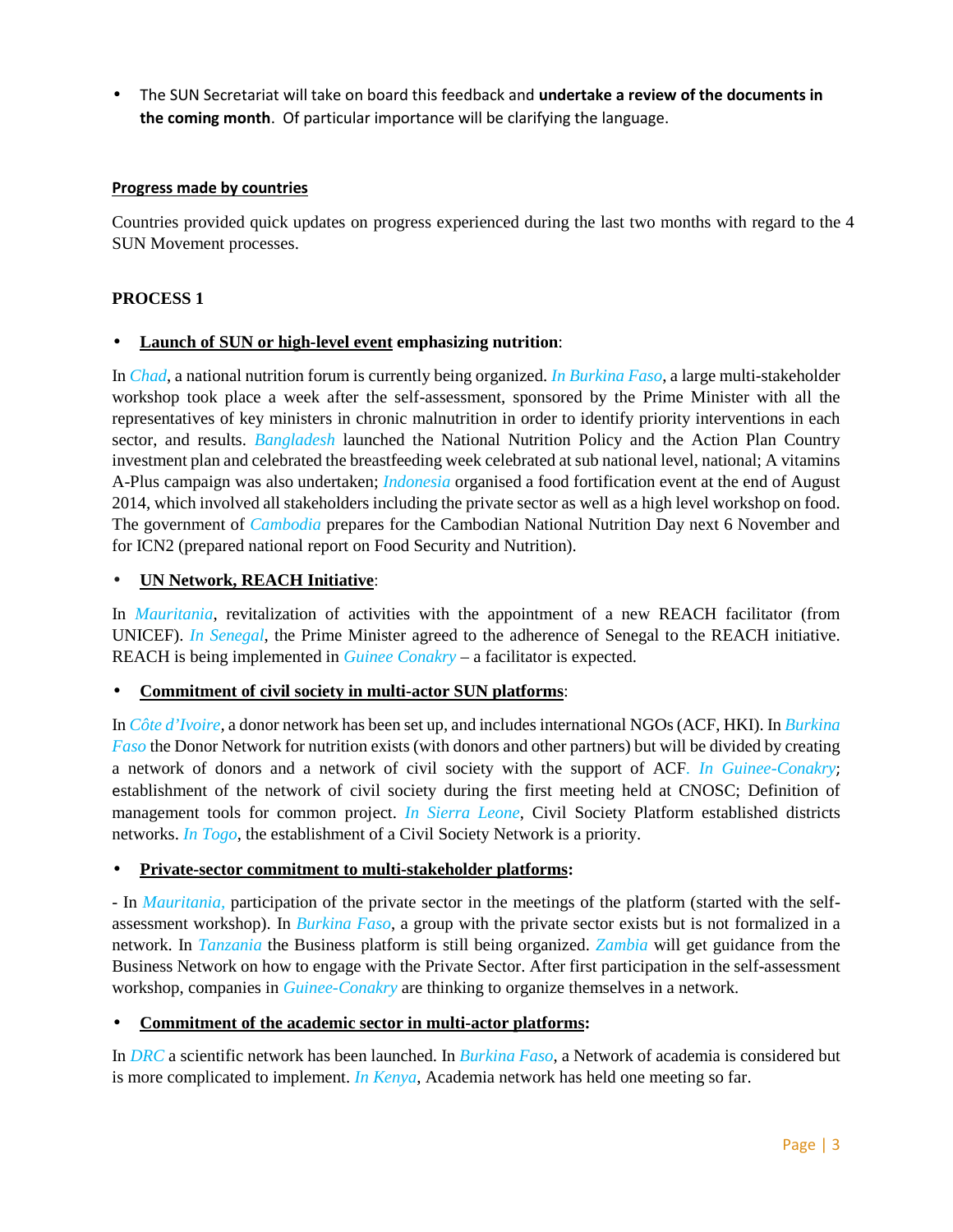# **Commitment of parliamentarians in multi-actor platforms:**

In the *Democratic Republic of Congo*, a parliamentarian network has been set up;

# **Bringing all sectors into the multi-stakeholder platform and reinforcing bodies in charge of coordinating national efforts to boost nutrition:**

- In *Côte d'Ivoire*, a decree has formalized the platform as a National Nutrition Council validated by the Prime Minister. *Niger* organised a large multisectoral meeting (under the 3N) of the steering committee of the strategic program of all stakeholders. During the meeting, all aspects, guidelines have been developed to integrate nutrition activities to other sectors. Advocacy by a group for nutrition were conducted to scaling nutrition; End of August, *Cameroon* has set up a multisectoral committee for fighting against malnutrition, which is within the Prime Minister. A roadmap has been validated. *Guinee-Bissau* organised 3 meetings in 6 months. *Burundi* established a technical working group with various representatives from agriculture, health, education, local development, solidarity, and environment ... Formalization of the working groups (including technicians, partners and NGOs) was established by Decree. In *Chad,* the CNTA became an inter-ministerial Direction. In *Burkina Faso*, the MSP, the National Consultation Council on Nutrition met for the 1st time (MSP meets twice a year) to define the future. *Pakistan* has created a core group that goes beyond donors to include iNGOs and UN agencies. *Cambodia* which has just joined the Movement established a Technical Working Group with line ministries and development partners; Ministry of Health in *Somalia* is trying to get other Ministries involved. There is high commitment from the office of the Prime Minister. Priority is the establishment a Multistakeholder platform; aiming at having a first meeting at the end of the month. *In Lesotho*, there is an existing food and nutrition coordination office under the Prime Minister's Office; Position is made stronger with the structure in place – National Technical Advisory Group with lots of line Ministries involved; There are Taskforces for Micronutrients and breastfeeding; looking forward to aligning these groups.

# **Improving donor coordination and alignment:**

In *Côte d'Ivoire,* a donor network has been set up, and includes international NGOs (ACF, HKI). UNICEF is the Donor Convener. In *DRC* a donor Network has been launched. In *Mauritania*, first meeting to identify a donor convener (15th of September). In *Burkina Faso* the Donor Network for nutrition exists (with donors and other partners) but will be divided by creating a network of donors and a network of civil society with the support of ACF. *Swaziland* would like to receive guidance on how to select a donor convener.

# **PROCESS 2**

# **Assessment of nutrition legislation and national assets**:

- In *Cote d'Ivoire* a situation analysis and preparation of the Action Plan process was initiated; In *Niger*, a quadripartite order (4 Ministries) securing the production, marketing and import of iodized salt has been adopted. Awareness and dissemination of this policy (aimed at both consumers and producers). In *Cameroon*, the new roadmap foresees the development of a national nutrition policy by the end of the year, and a national strategy for food and nutrition by the month of November. *Senegal* currently mobilized on the analysis of trends of malnutrition during the lean season (volatile situations in certain areas); In *Guinée- Bissau*, many decrees on Nutrition date from the colonial period but Guinee will take inventory and update: Several draft decrees will go to the minister's signature in the next 3 months, including: the National Nutrition Policy; guidelines for the integration of nutrition in other sectors; for the creation of the National fortification Alliance. An update of the decree for the transportation and marketing of food will be done. A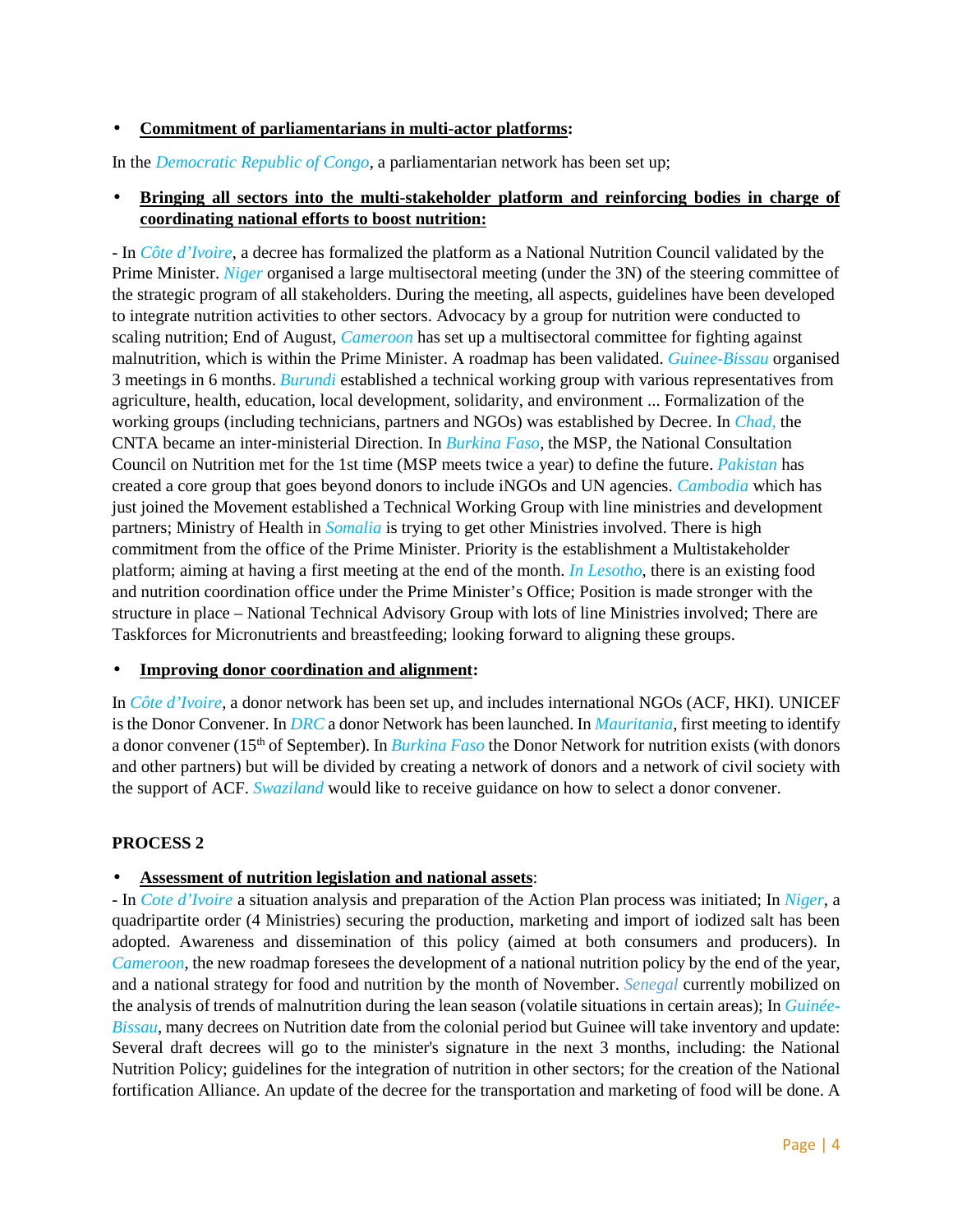bill on the marketing of breast milk substitutes, salt and iodine fortification, quality control and use of water has been done. Nutrition is integrated into the national agricultural investment program and in the letter for agriculture and livestock development. All political and legal instruments should consider nutrition. *Burkina Faso* is working on: a National Nutrition Survey in order to know the prevalence of malnutrition in its various angles; a survey on iodine deficiency and anemia. *Guinee-Conakry* is being established a code of marketing of breast milk substitutes. Development of the protocol to strengthen nutrition in the continuum of the general health system and care. Terre Des Hommes started this week a situation analysis on the level of capacity needed in key ministries (trade, health, agriculture, industry, environment, finance). In *Namibia*, SUN Plan was aunched by MoH with Child Survival Strategy A Promised Renewed helped to highlight what has been done and what needs to be done. Development of communications strategy for open defecation – part of approach to reduce stunting. Includes a number of different animations, for health workers, TV, any media channel. In *Tanzania*, the 1st review of national nutrition strategy was done; the review manages to bring together all stakeholders; Realized the need for a CRF; Currently reviewing food and nutrition policy to be followed by CRF and accountability matrix. Immediate emphasise on a national advocacy strategy and a workshop on Social Mobilisation, Advocacy and Communication in mid- September. *Mozambique* is reviewing most of the policy and legal framework. *Zambia* is reviewing Food and Nutrition Act; Document should be ready by end of next year. Capacity Enhancement of human resources amongst 5 line ministries, capacity needs assessment has been undertaken. *Indonesia* has just completed a study on nutrition to inform the integration of nutrition in the next Millennium Development plan (5 years medium term development plan) so as to make it a cross sectoral issue; *Bangladesh* launched the National Nutrition Policy and the Action Plan Country investment plan and celebrated the breastfeeding week celebrated at sub national level, national; A vitamins A-Plus campaign was also undertaken; *Somalia* has a National Nutrition Policy in place since the last two years; they developed a plan of action by the Ministry of Health and Partners. *Swaziland* is developing behavior change communication strategy; Want to finalize nutrition policy and making strategy action plans and M&E. In *Lesotho* a draft national Nutrition Policy in place and is yet to be sent to parliament. There is a results framework; will need to integrate the CRF

# **PROCESS 3**

# **Information systems**:

*Namibia*: Monitoring & evaluation on implementation plan, only a three year plan finishing end of next year with effort needed to look at continue monitoring and evaluating. *Sierra Leone* developed an M&E tool, tested in provinces and waiting for results. Been difficult to go get results from Ebola effected provinces; 6 Ministries of *Nepal* will start implementing the nutrition Program in 6 districts. M&E systems in different sectors are being revised so that all the multisectoral activities are synchronized. *Somalia* has a common M&E for health and nutrition. They are looking forward to a dash board a national information system

# **Development of Joint Results Frameworks:**

In *Cote d'Ivoire* a situation analysis and preparation of the Action Plan process was initiated. In *Guinea Conakry*, the multi-sector nutrition policy and action plan are being finalized. In *Mauritania*, update of the PAIN will be completed before the SUN Global Gathering. *Kirgiz Republic* indicated the endorsement of Food Security & Nutrition programmes would be broad – they are working with parliamentarians to achieve it- and multi-sectoral programmes would cover 2014 – 2017 period once the funding gaps are resolved. *Laos* officially brought the interventions contained in the convergent action plan into the health sector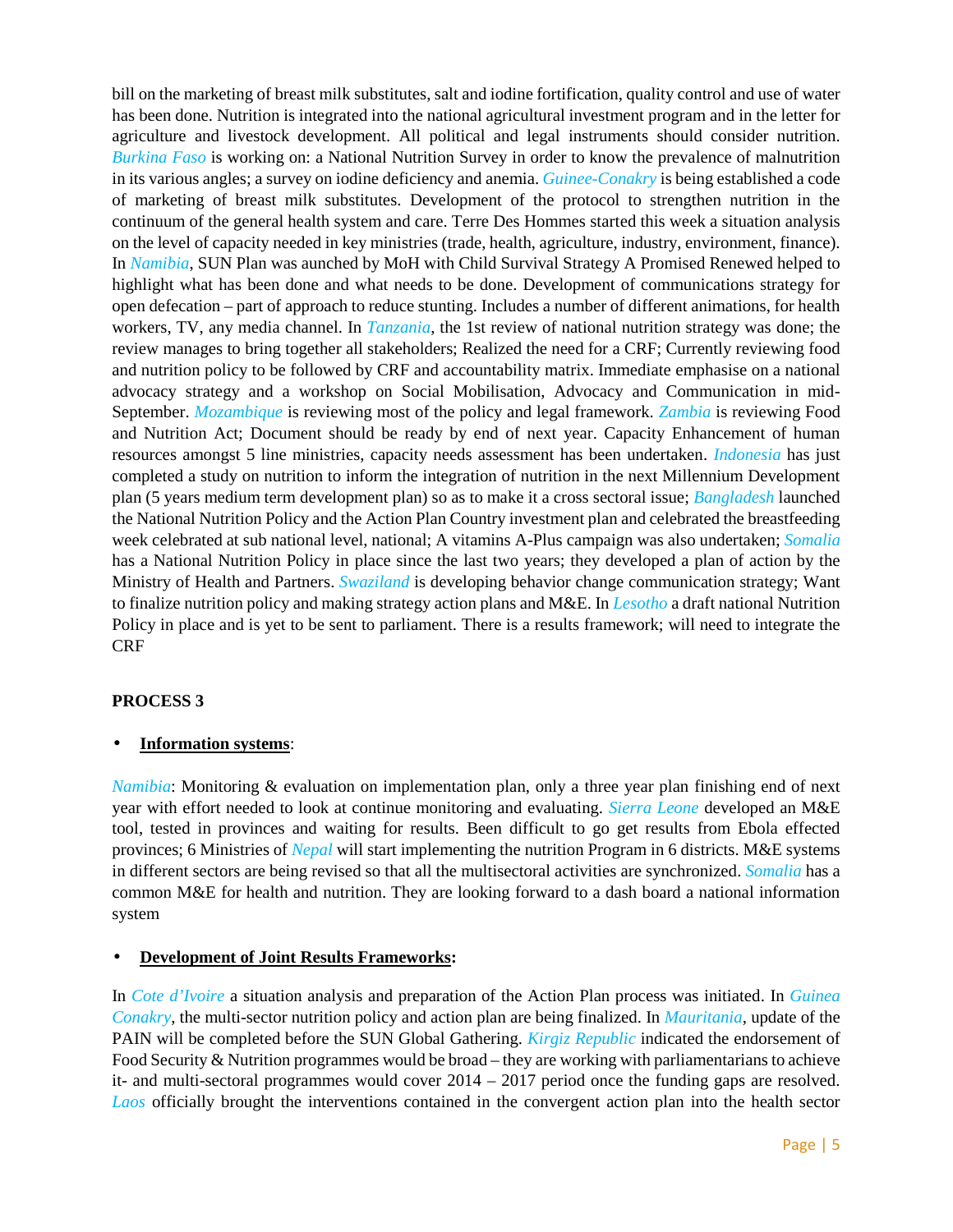budget although it needs to look for mobilizing funds. *Bangladesh* organised nutrition training for midwives as part of the international day for midwives; *The Philippines* indicated that they are about to finalize the nutrition plan 2015-2016 and they are implementing activities related to the 1000 days.

# **Decentralization of national plans to provincial level**:

- In *Kenya*, nutrition coordination offices have been set up in a number of regional districts and their personnel has been certified after joint training with the Agriculture and Health Ministries (14 regions have yet to be set up). MSP brought together, agriculture, fisheries, livestock, civil societies doing specific nutrition on the group and county governments, hoping for 6 more counties in September and October. In *Namibia:* Focusing on WASH as open defecation remains high in the country and believed as a main contributor to stunting. More of a focus rather than other sectors working for MoA and MoH&S to work on implementing community led approach to sanitation. Sectors jointly agreed to use the same indicators to measure success. Starting in 2 or 3 regions of the 14 regions in Namibia – will share results. Building capacity of CSO to implement nutrition specific and sensitive actions, aim to improve community based wash and livelihood initiatives. Through education working with MoE and UN colleagues to promote young and teens to stay in school, reducing teenage pregnancies which will have impact on breastfeeding rates etc.

# **Budgeting**

In *Mali*, launch of the multisectoral nutrition action plan budgeted; future actions will concern the publication of this document. In *Cameroon*, once the national strategy developed, the costing of the CRF will start.

# **PROCESS 4**

# **Financial monitoring and mobilization of resources:**

# *Financial monitoring and advocacy*

*Burundi* has strategies to mobilize funding for activities (WFP Funds for a sensitization workshop for all partners, for officially launching the Technical Working Group on Capacity Building; Launch of the activities and key initiatives adopted by the government; Establishment of Kitchen Gardens for every household across the country; Training of Trainers (agronomists and managers of national health) on techniques to operationalize the key actions of the government.) *Ghana* is setting up a system of financial tracking. In *Sierra Leone* a stakeholder mapping has been established. A database of organizations and resources is being developed. They are encouraging donors to align with nutrition specific line, can use Ebola opportunity to build specific line for nutrition and attract resources. In *Tanzania* a Public expenditure review has been undertaken. In *Zambia*: Costing has been completed; Gap analysis will begin and support will be sort from the Ministry of Finance; financial tracking system is being looked; Presidential Special Committee; Government wants each Ministry to create budget line for nutrition; will share with Secretariat. The Donor network in *Pakistan* has finished the assessment of the tracking nutrition resources which identified gaps in donor funding. Thanks to the identification of funding during the last National Nutrition Coordination Meeting in *Nepal*, implementation of the multisectoral nutrition program is starting. *Lesotho* is looking for funds to address stunting; receiving support from Irish aid